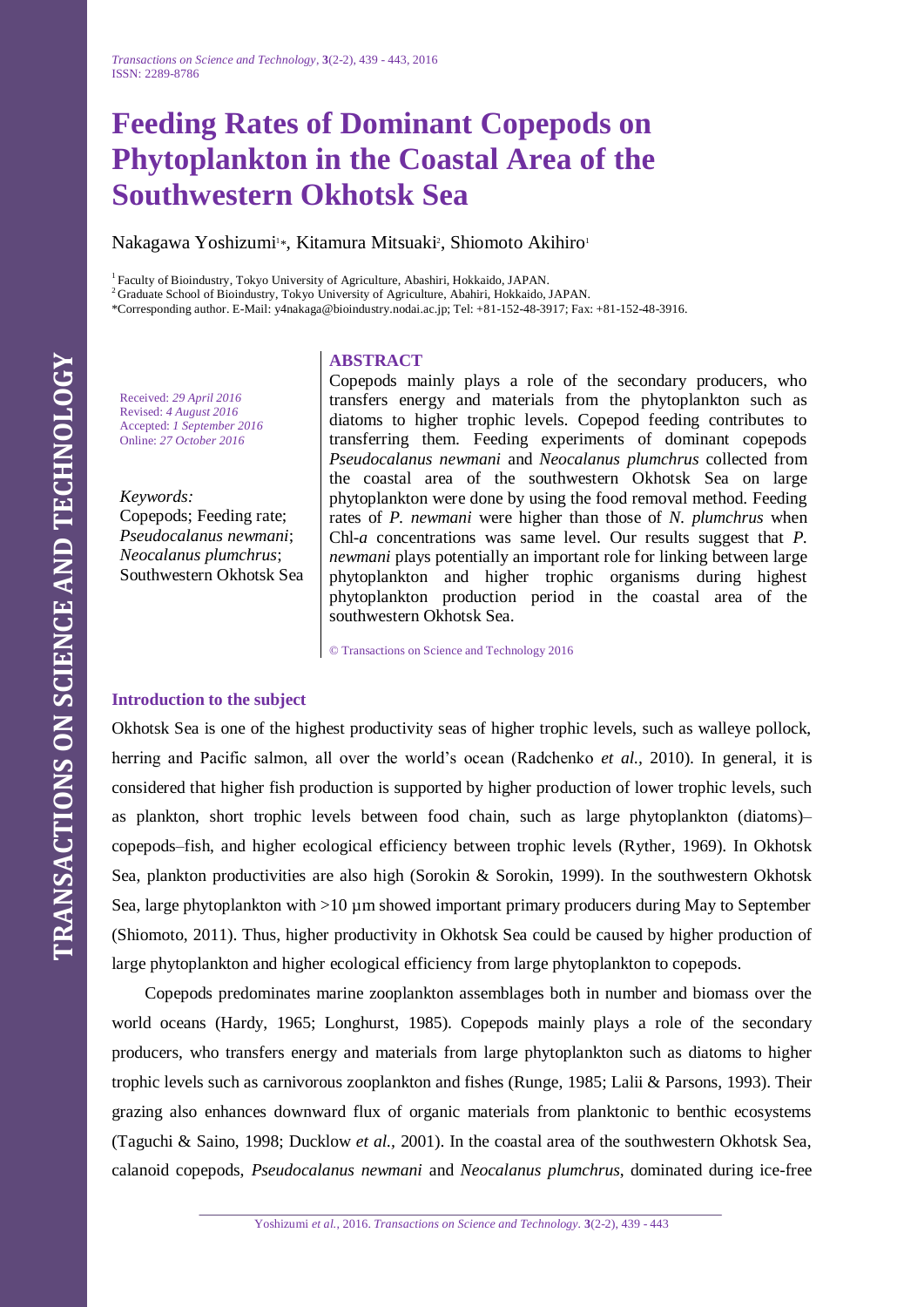season (Asami *et al.,* 2007; Nakagawa *et al.,* 2016). Therefore, to utilize sustainably the fishery resources in both the pelagic and benthic ecosystems, it is essential prerequisite to understand feeding ecology, especially feeding on large phytoplankton, of dominant copepods, *P. newmani* and *N. plumchrus*, in the coastal area. *Pseudocalanus* spp. ingested efficiently larger particles with >8 µm (Corkett & McLaren, 1978). Feeding of *Neocalanus* spp. in the subarctic Pacific Ocean also preferred on large sized prey including phytoplankton and ciliates (Dagg *et al.,* 2009). However, there is no information on their feeding properties using copepods distributed in Okhotsk Sea. The present study was aimed to examine feeding rate of dominant copepods on large phytoplankton in the southwestern Okhotsk Sea.

## **Methodology**

#### *Collection of Copepods*

Copepods were collected by a vertical haul with a ring net (60 cm in diameter, 150 cm long and 0.20 mm mesh size) from 30 m depth at a sampling site (44°8′57.0″N, 144°14′48.0″E) fixed to the coastal area of southwestern Okhotsk Sea from April 2014 to June 2015.

#### *Feeding experiments*

Feeding experiments of copepods on large phytoplankton were done by using the food removal method (Båmstedt *et al.,* 2000) in six 2-L polycarbonate bottles–three with copepods and three control bottles without copepods. All bottles were filled with the surface seawater, which was removed larger zooplankton with 160 µm mesh filter, at a sampling site. Lively 3-5 mixture copepodites of *Pseudocalanus newmani* or *Neocalanus plumchrus*, which selected randomly from the collected samples and identified under a microscope, were transferred gently into 3 experimental bottles by a glass pipet. Feeding experiments were carried out 24 h under the dark condition. The bottles were kept in water bath with surface water temperature at sampling time. Water samples of 200 mL were collected from each bottle at the start and end of the experimental period, and were filtered through a 10-µm polycarbonate filter. The plant pigments of >10 µm phytoplankton on the filter were extracted in 7 mL N, N-dimethylformamide. Concentrations of chlorophyll *a* were determined following Welschmeyer (1994) using a fluorometer (10-AU; Turner Designs). The feeding rates of copepods on chlorophyll *a* (Chl-*a*) of large phytoplankton were calculated with a modification of Frost's (1972) equation (Båmstedt *et al.,* 2000).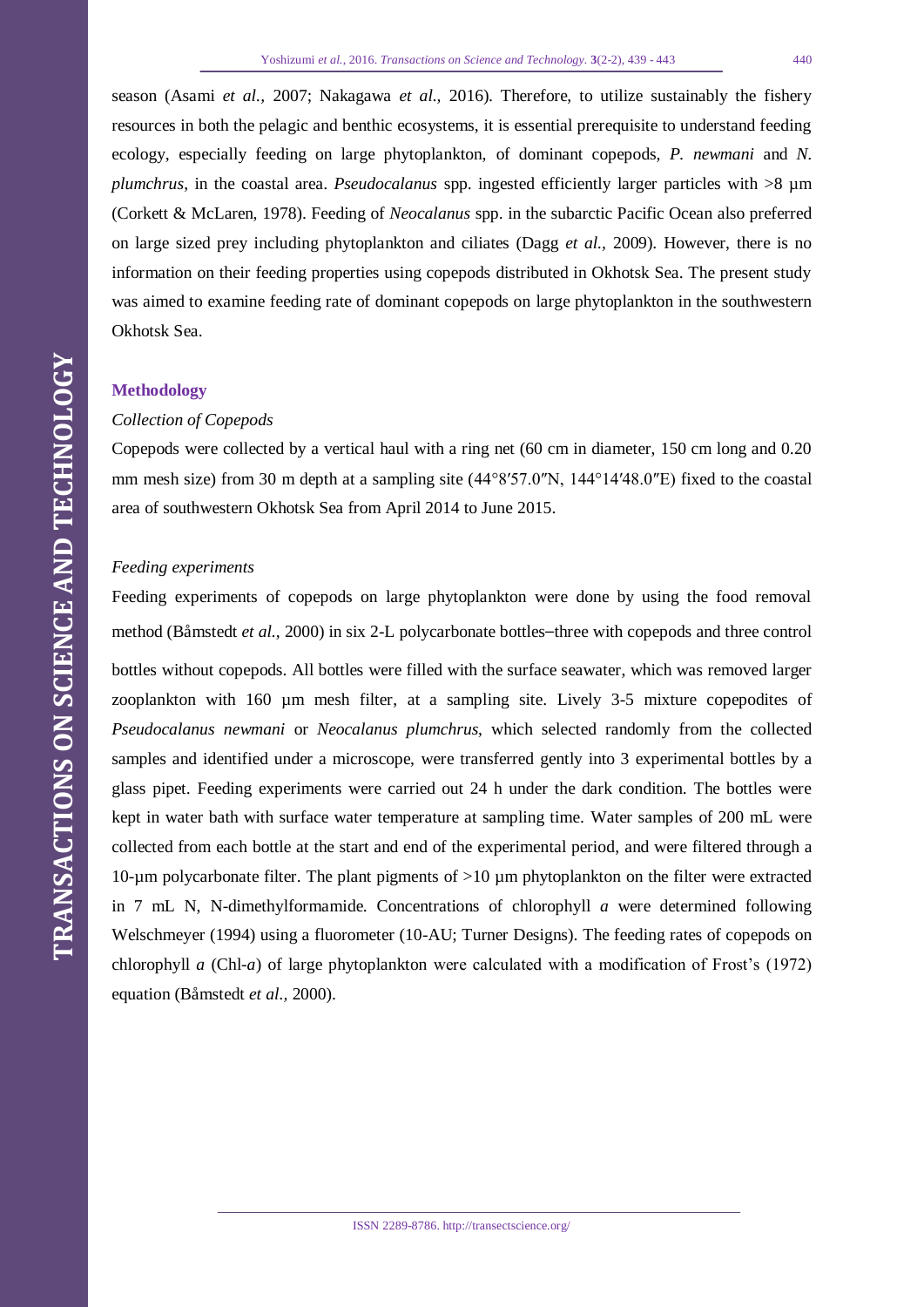#### **Result and discussion**

Feeding of copepods is influenced by physiological and environmental factors (Thompson *et al.,*  1994). Among their factors, food concentration has a huge effect on copepod feeding rate (Paffenhöfer & Harris, 1976). In the present study, feeding rates of *Pseudocalanus newmani* ranged from 1.4–4.0 ng Chl-*a* ind. L<sup>-1</sup> h<sup>-1</sup>, while >10 µm Chl-*a* concentration were from 0.11–5.95µg L<sup>-1</sup> (Table 1).

| <b>Species</b>    | Date             | Temp.         | $>10 \mu m$ Chl-a | Feeding rate                              |
|-------------------|------------------|---------------|-------------------|-------------------------------------------|
|                   |                  | $(^{\circ}C)$ | $(\mu g L^{-1})$  | (ng Chl-a ind. $L^{-1}$ h <sup>-1</sup> ) |
| Pseudocalanus     | Apr. 16-17, 2014 | 4.0           | 0.11              | 1.4                                       |
| newmani           | Nov. 10-11, 2014 | 8.0           | 0.39              | 1.1                                       |
|                   | Apr. 1-2, 2015   | 2.3           | 5.95              | 4.0                                       |
| <b>Neocalanus</b> | Jun. 23-24, 2014 | 8.6           | 0.06              | 0.2                                       |
| plumchrus         | May 11-12, 2015  | 4.9           | 0.08              | 0.4                                       |
|                   | Jul. 7-8, 2015   | 12.0          | 0.70              | 1.1                                       |

| Table 1. Feeding rates on large phytoplankton and experimental conditions. |  |  |  |
|----------------------------------------------------------------------------|--|--|--|
|----------------------------------------------------------------------------|--|--|--|



**Figure 1.** Relationship between feeding rates of dominant copepods *Pseudocalanus newmani* (closed circle) and *Neoclananus plumchrus* (open circle) on large phytoplankton and its abundance.

Highest rate of *P. newmani* was found in April of 2015 (Table 1). *Neocalanus plumchrus* feeding rates ranged from  $0.2-1.1$  ng Chl-*a* ind. L<sup>-1</sup> h<sup>-1</sup>, while Chl-*a* were from  $0.06-0.70$  µg L<sup>-1</sup> (Table 1). Highest rate of *N. plumchrus* was in November of 2015 (Table 1). Feeding rates of *P. newmani* and *N. plumchrus* on >10 µm Chl-*a* as a large phytoplankton increased with increasing Chl-*a* concentration in the experimental bottles (Figure 1). In the coastal area of the southwestern Okhotsk Sea, *P. newmani* and *N. plumchrus* are dominant species during ice-free season (Nakagawa *et al.,* 2016). In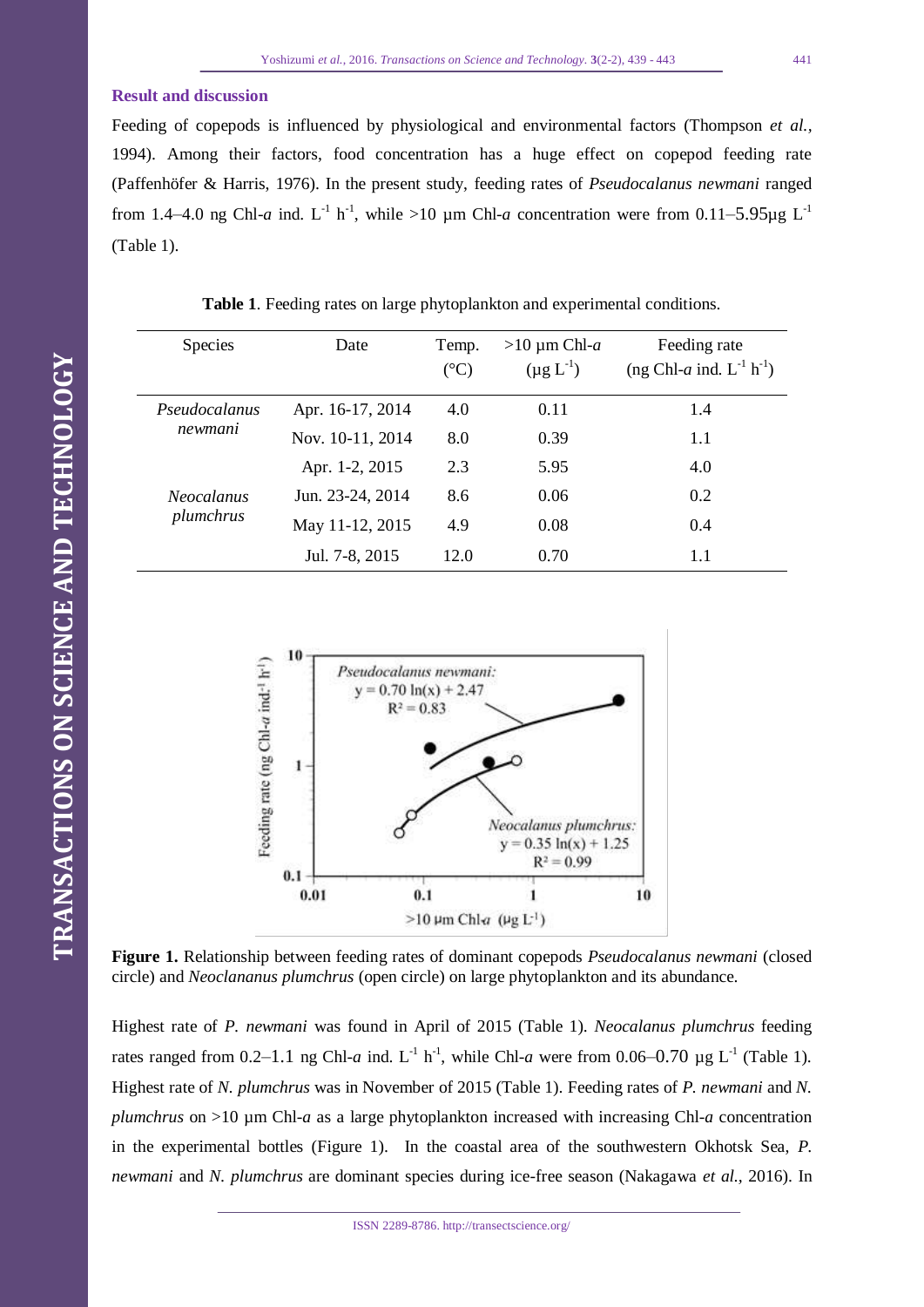this area including lagoons connected to the Okhotsk Sea, large phytoplankton standing stocks, mainly diatoms, increased and dominated during April to June (Shiomoto, 2011; Nishino *et al.,* 2014; Nakagawa *et al.,* 2015). Also >10 µm Chl-*a* concentration in April of 2015 was highest value in the present study (Table 1). During this period, juvenile chum salmon, *Oncorhynchus keta*, occupy the coastal area around their natal rivers (Bradford, 1995). Juvenile chum salmon utilized *P. newmani* and *N. plumchrus* as one of the main prey in the coastal area (Nagata *et al.,* 2007). In the present study, feeding rates of *P. newmani* were higher than those of *N. plumchrus* when Chl-*a* concentrations were same level (Figure 1). Our results suggest that *P. newmani* potentially plays an important role for linking between large phytoplankton and higher trophic organisms during highest phytoplankton production period in the coastal area of the southwestern Okhotsk Sea.

## **Conclusion**

Feeding experiments of dominant copepods collected from the coastal area of the southwestern Okhotsk Sea on large phytoplankton were done by using the food removal method. Feeding rates of *P. newmani* were higher than those of *N. plumchrus* when Chl-*a* concentrations was same level. Our results suggest that *P. newmani* plays potentially an important role for linking between large phytoplankton and higher trophic organisms during highest phytoplankton production period in the coastal area of the southwestern Okhotsk Sea.

## **Acknowledgements**

We thank F. Nishida, Abashiri Fishery Corporation, with field observation and sampling.

#### **References**

- [1] Asami, H., Shimada, H., Sawada, M., Sato, H., Miyhakoshi, Y., Ando, D., Fujiwara, M. & Nagata, M. (2007). Influence of physical parameters on zooplankton variability during early ocean life of juvenile chum salmon in the coastal waters of eastern Hokkaido, Okhotsk Sea. *North Pacific Anadromous Fish Commision Bulletin*, **4**, 211-221.
- [2] Båmstedt, U., Gifford, D. J., Irigoien, X., Atkinson, A. & Roman, M. (2000). Feeding. *In*: Harris, R., Wiebe, P., Lenz, J., Skjoldal, H. R. & Huntley, M. (eds.). *ICES Zooplankton Methodology Manual*. London: Academic Press.
- [3] Bradford, M. J. (1995). Comparative review of Pacific salmon survival rates. *Canadian Journal of Fisheries and Aquatic Sciences*, **52**, 1327-1338.
- [4] Corkett, C. J. & McLaren, I. A. (1978). The biology of *Pseudocalanus*. *Advances in Marine Biology*, **15**, 1- 231.
- [5] Dagg, M., Strom, S. & Liu, H. (2009). High feeding rates on large particles by *Neocalanus flemingeri* and *N. plumchrus*, and consequences for phytoplankton community structure in the subarctic Pacific Ocean. *Deep-Sea Research I*, **56**, 716-726.
- [6] Ducklow, H. W., Steinberg D. K. & Buesseler, K.O. (2001). Upper ocean carbon export and the biological pump. *Oceanography*, **14**, 50-58.
- [7] Frost, B. W. (1972). Effects of size and concentration of food particles on the feeding behavior of the marine planktonic copepod *Calanus pacificus*. *Limnology and Oceanography*, **6**, 805-815.
- [8] Hardy, A. (1965). *The Open Sea: Its Natural History, Part 1: The World of Plankton*. Cambridge: Riverside Press.
- [9] Lalli, M. C. & Parsons, T. R. (1993). Biological Oceanography: An Introduction. Oxford: Butterworth-Heinemann.
- [10] Longhurst, A. R. (1985). The structure and evolution of plankton communities. *Progress in Oceanography*, **15**, 1-35.